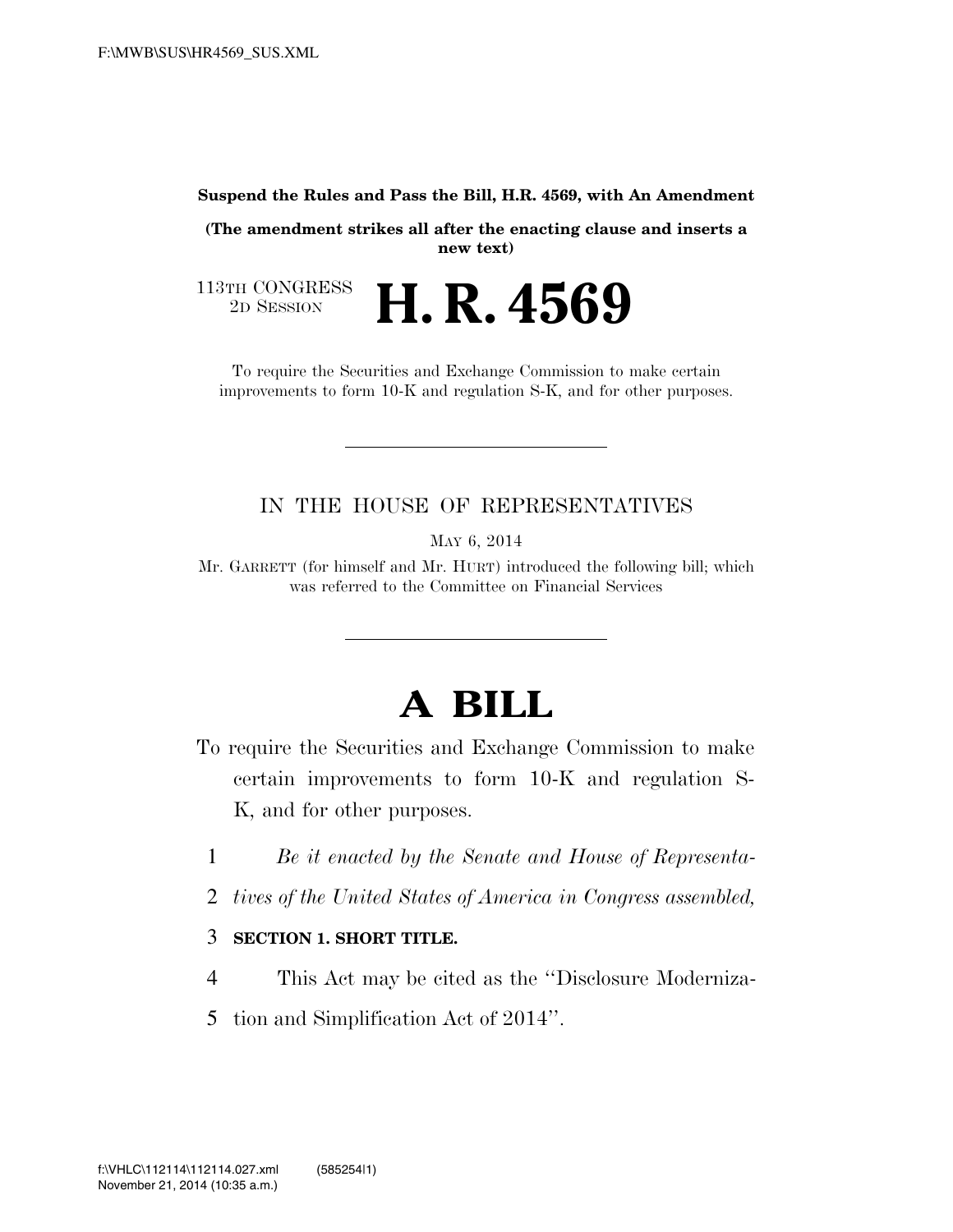#### **SEC. 2. SUMMARY PAGE FOR FORM 10-K.**

 Not later than the end of the 180-day period begin- ning on the date of the enactment of this Act, the Securi- ties and Exchange Commission shall issue regulations to permit issuers to submit a summary page on form 10-K (17 C.F.R. 249.310), but only if each item on such sum- mary page includes a cross-reference (by electronic link or otherwise) to the material contained in form 10-K to which such item relates.

#### **SEC. 3. IMPROVEMENT OF REGULATION S-K.**

 Not later than the end of the 180-day period begin- ning on the date of the enactment of this Act, the Securi- ties and Exchange Commission shall take all such actions to revise regulation S-K (17 C.F.R. 229.10 et seq.)—

 (1) to further scale or eliminate requirements of regulation S-K, in order to reduce the burden on emerging growth companies, accelerated filers, smaller reporting companies, and other smaller issuers, while still providing all material information to investors;

 (2) to eliminate provisions of regulation S-K, required for all issuers, that are duplicative, overlap-ping, outdated, or unnecessary; and

 (3) for which the Commission determines that no further study under section 4 is necessary to de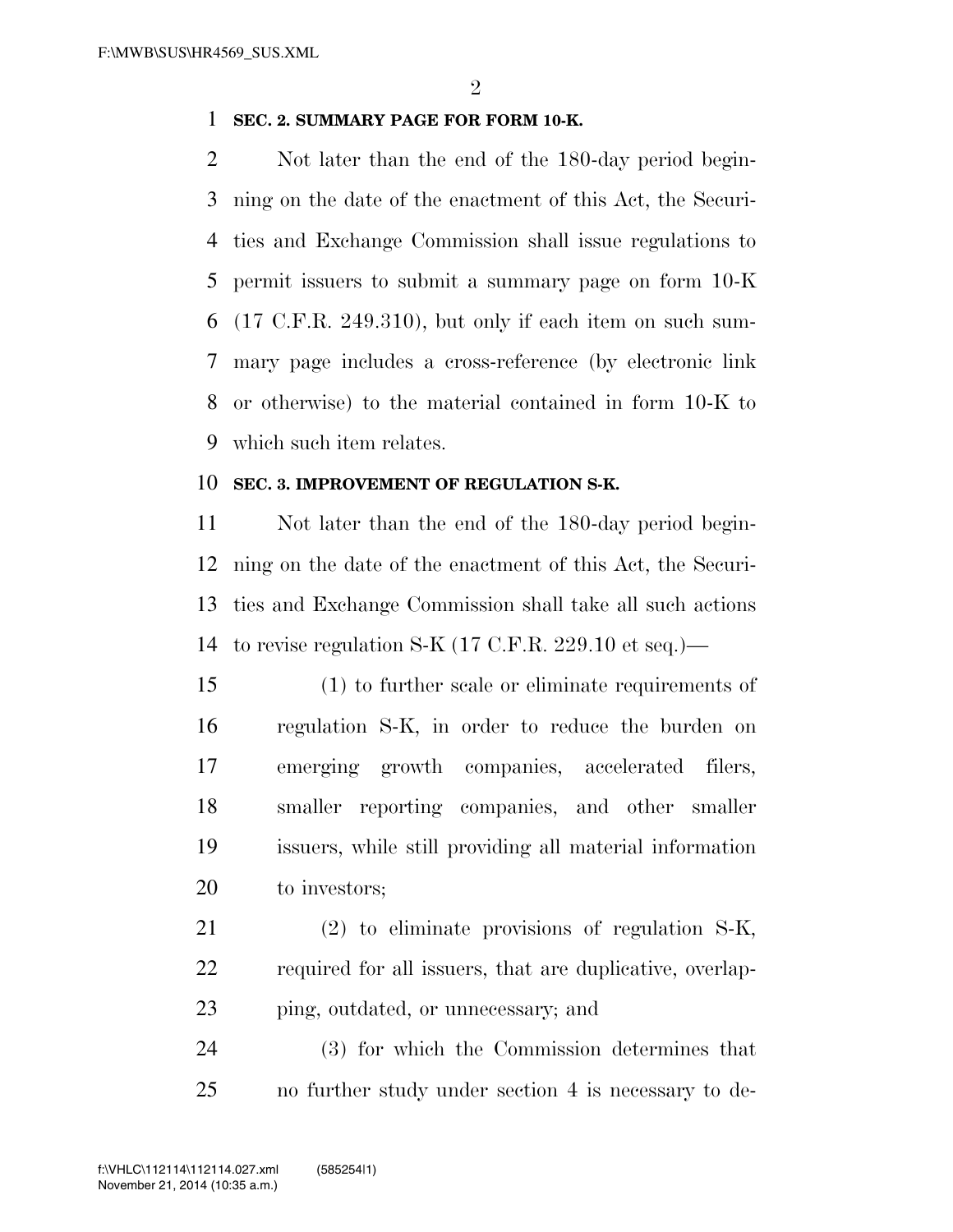termine the efficacy of such revisions to regulation S-K.

## **SEC. 4. STUDY ON MODERNIZATION AND SIMPLIFICATION OF REGULATION S-K.**

 (a) STUDY.—The Securities and Exchange Commis- sion shall carry out a study of the requirements contained in regulation S-K (17 C.F.R. 229.10 et seq.). Such study shall—

 (1) determine how best to modernize and sim- plify such requirements in a manner that reduces the costs and burdens on issuers while still providing all material information;

 (2) emphasize a company by company approach that allows relevant and material information to be disseminated to investors without boilerplate lan- guage or static requirements while preserving com- pleteness and comparability of information across registrants; and

 (3) evaluate methods of information delivery and presentation and explore methods for discour- aging repetition and the disclosure of immaterial in-formation.

 (b) CONSULTATION.—In conducting the study re-quired under subsection (a), the Commission shall consult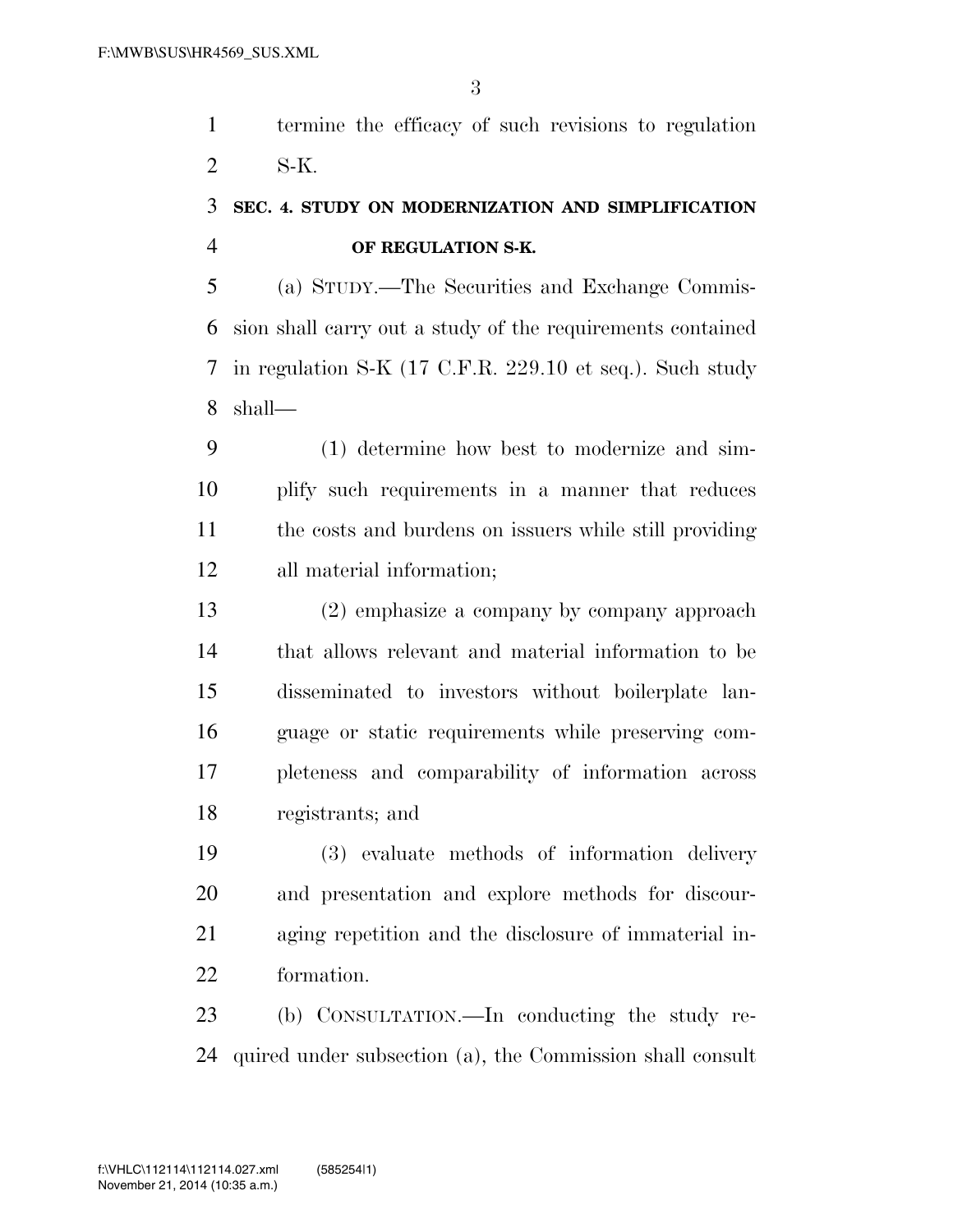with the Investor Advisory Committee and the Advisory Committee on Small and Emerging Companies.

 (c) REPORT.—Not later than the end of the 360-day period beginning on the date of enactment of this Act, the Commission shall issue a report to the Congress con-taining—

 (1) all findings and determinations made in car-rying out the study required under subsection (a);

 (2) specific and detailed recommendations on modernizing and simplifying the requirements in regulation S-K in a manner that reduces the costs and burdens on companies while still providing all material information; and

 (3) specific and detailed recommendations on ways to improve the readability and navigability of disclosure documents and to discourage repetition and the disclosure of immaterial information.

 (d) RULEMAKING.—Not later than the end of the 360-day period beginning on the date that the report is issued to the Congress under subsection (c), the Commis- sion shall issue a proposed rule to implement the rec- ommendations of the report issued under subsection (c). (e) RULE OF CONSTRUCTION.—Revisions made to regulation S-K by the Commission under section 3 shall